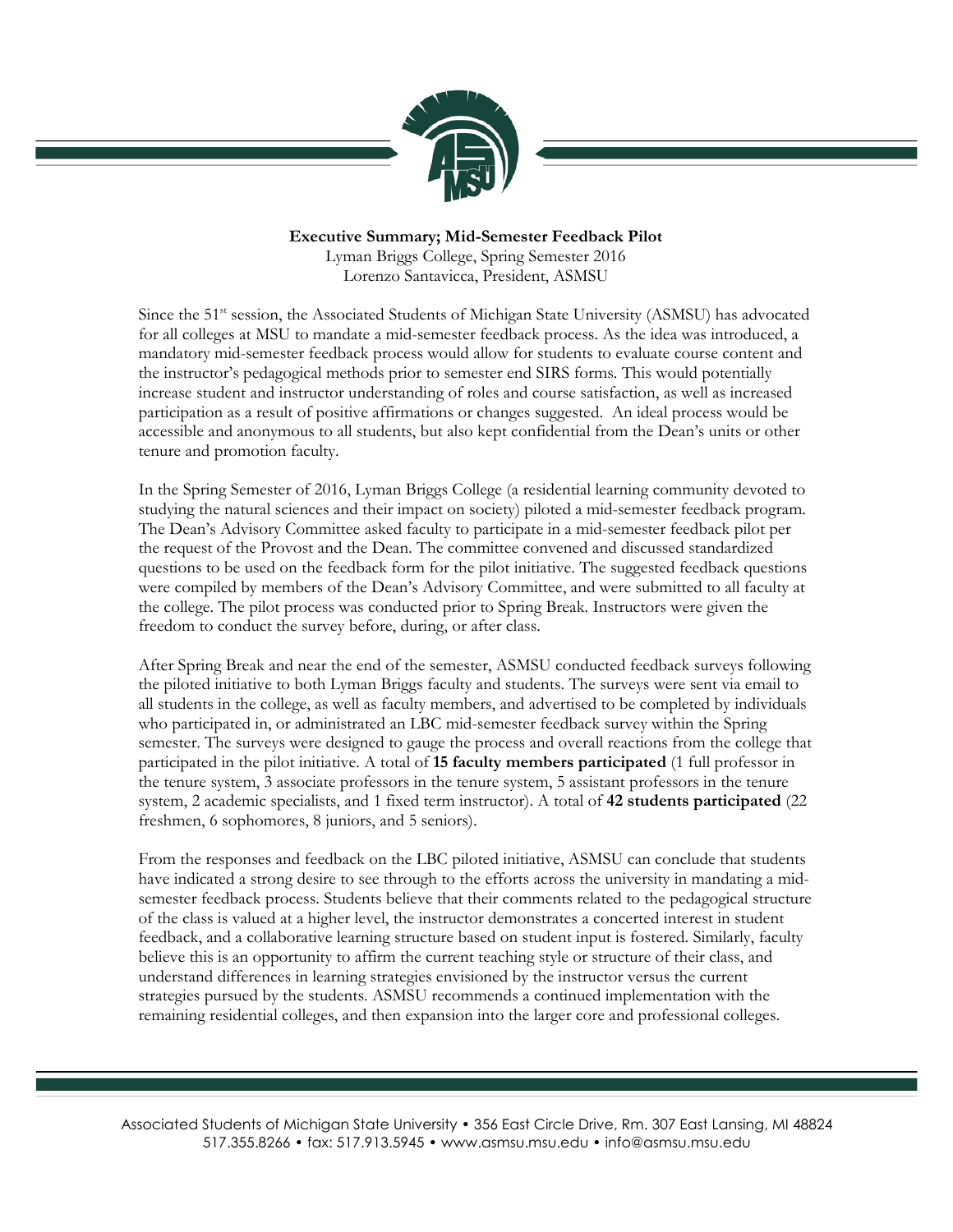

# **STUDENT RESPONSES**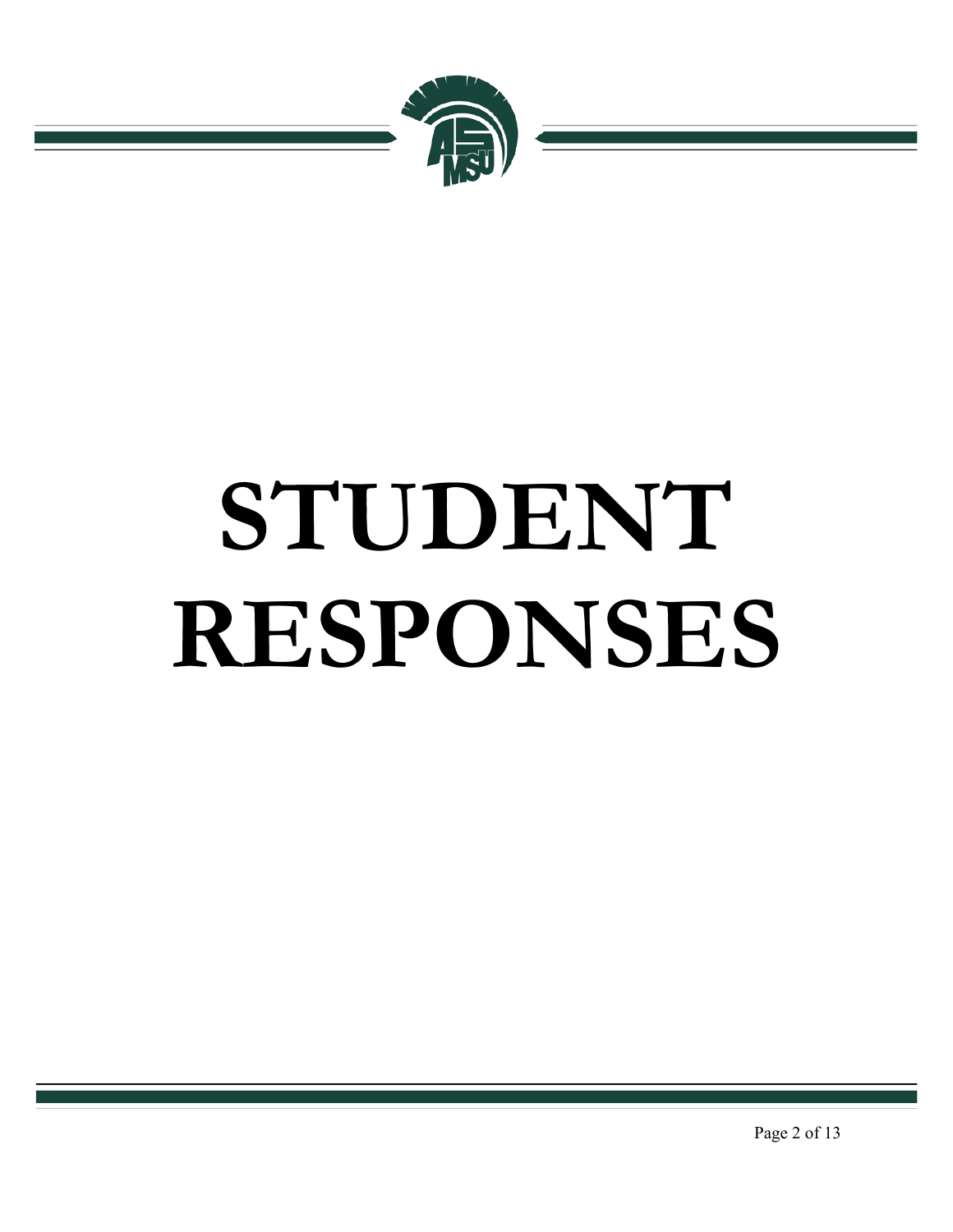



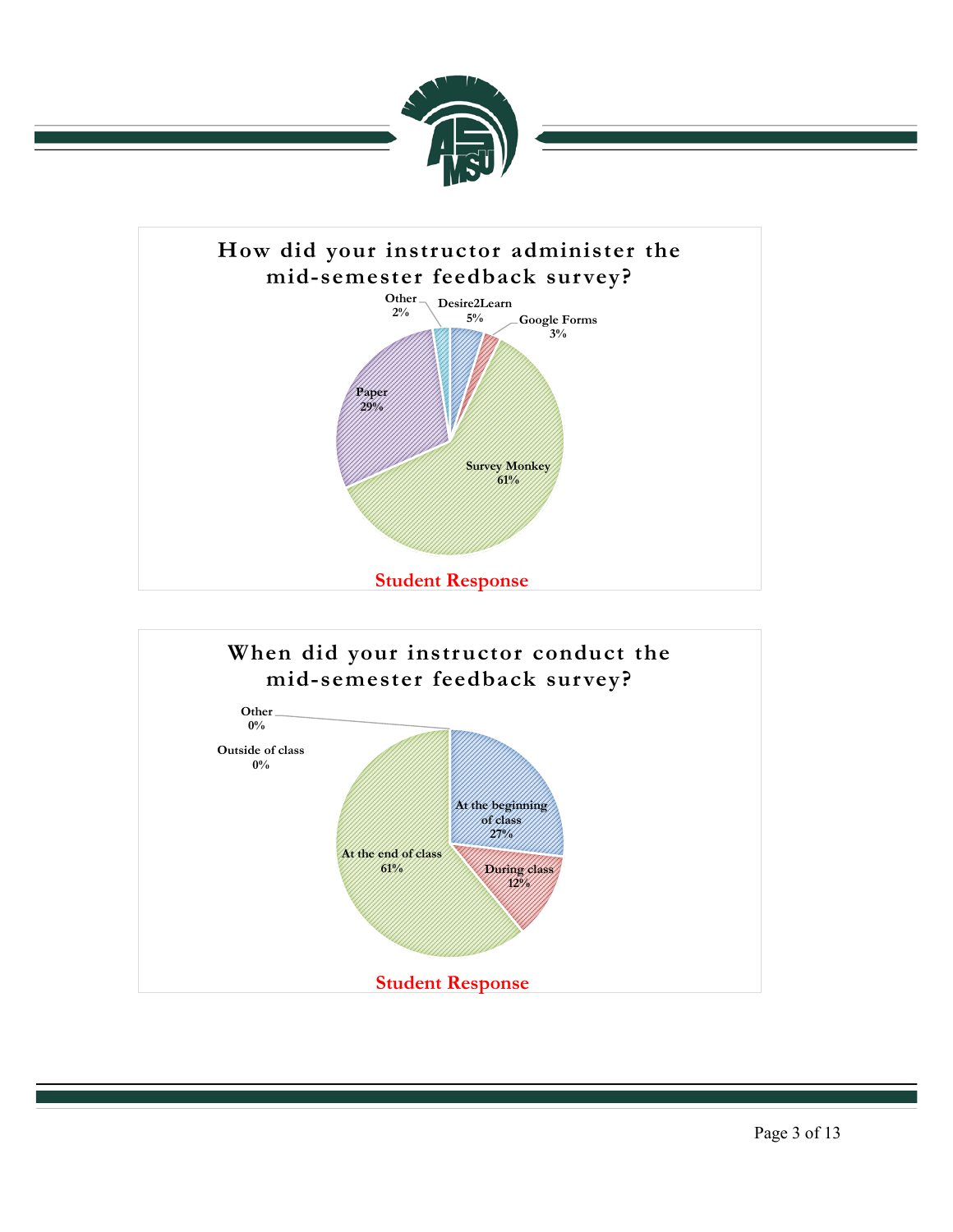

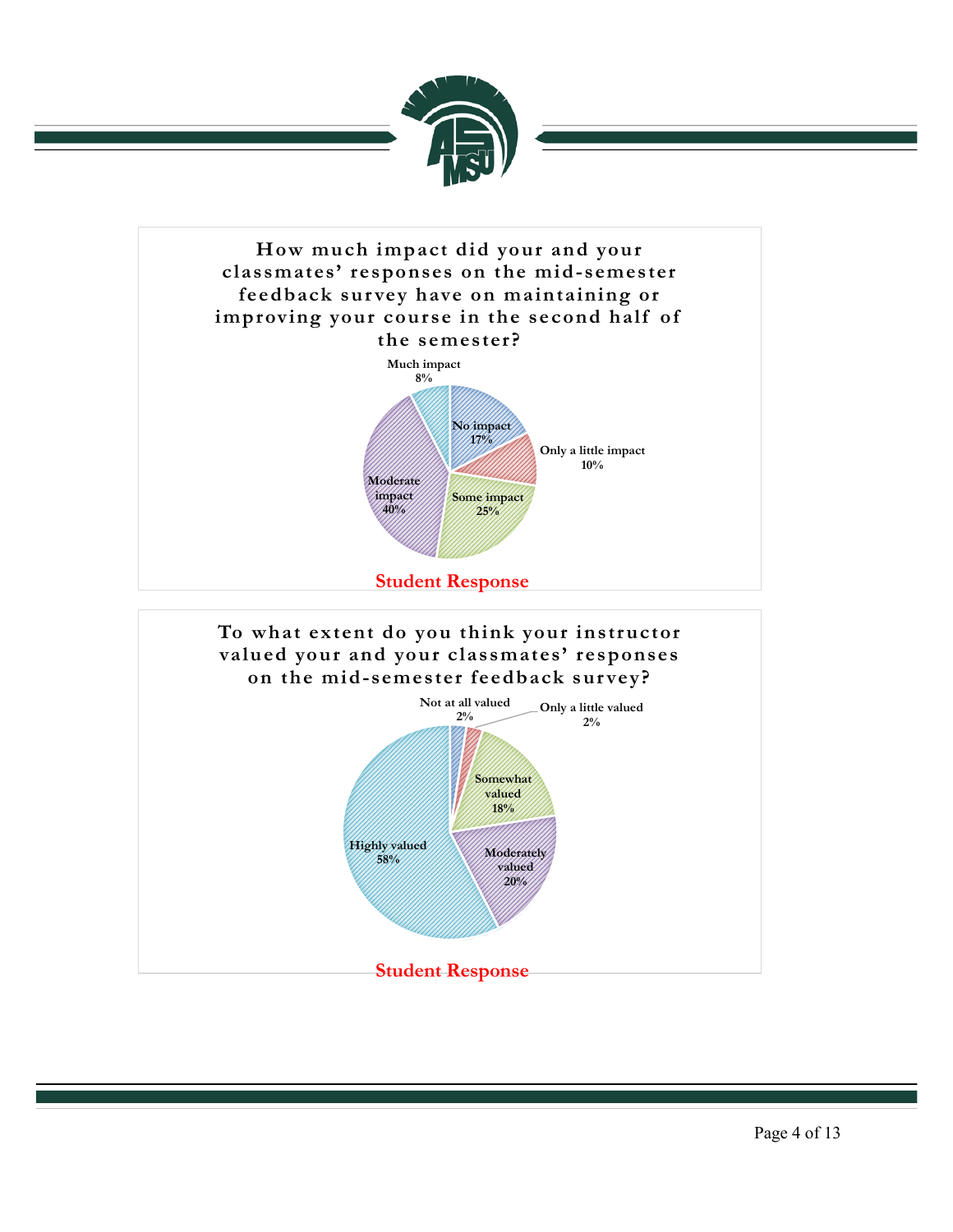

### **STUDENT RESPONSE: What sort of changes, if any, did you see in the second half of your course as a result of the mid-semester feedback survey process?**

None/satisfied with course prior to survey so no recognizable changes made (6 responses)

Change of pace/teaching style; better presentation of the material (4 responses)

Putting PowerPoints up earlier; more visual aids (4 responses)

Asking people to engage in class discussions that haven't previously to speak up

More practice problems; problems at the end of PowerPoints to prepare for exams (3 responses)

More extra credit offered

Due dates of homework were made clearer

### **STUDENT RESPONSE: How, if at all, did the mid-semester feedback survey help you better understand your role as a student?**

Helped me realize I had a voice in future improvement of the class (9 responses)

Professor cares about student input (4 responses)

I can help the Professor improve the course, as much as the Professor can help me learn the material

Helped me realize what I can be doing better, rather than placing blame only on the instructor

It didn't (5 responses)

N/A (2 responses)

### **STUDENT RESPONSE: How could LBC improve the content and/or administration process of the mid-semester feedback survey?**

Actually implement what students suggest

Possibly do it earlier in the semester.

It was great.

Do it for labs

Emphasize the importance of student debrief

Have a before and after survey

Send out reminders until the professor has had the class do the survey.

Having a follow up to the form explaining what will change.

I think asking more detailed, specific questions would help. Also, telling students weeks or more in advance that they'll eventually be filling out the mid semester feedback survey would help - this would give them time to reflect on what changes they would like to see as class is happening; it was hard for me to think up answers to questions because I wasn't really attending to class in that way in the first half of the semester, if that makes sense.

Allow room for additional comments.

Ask questions that are better catered to the class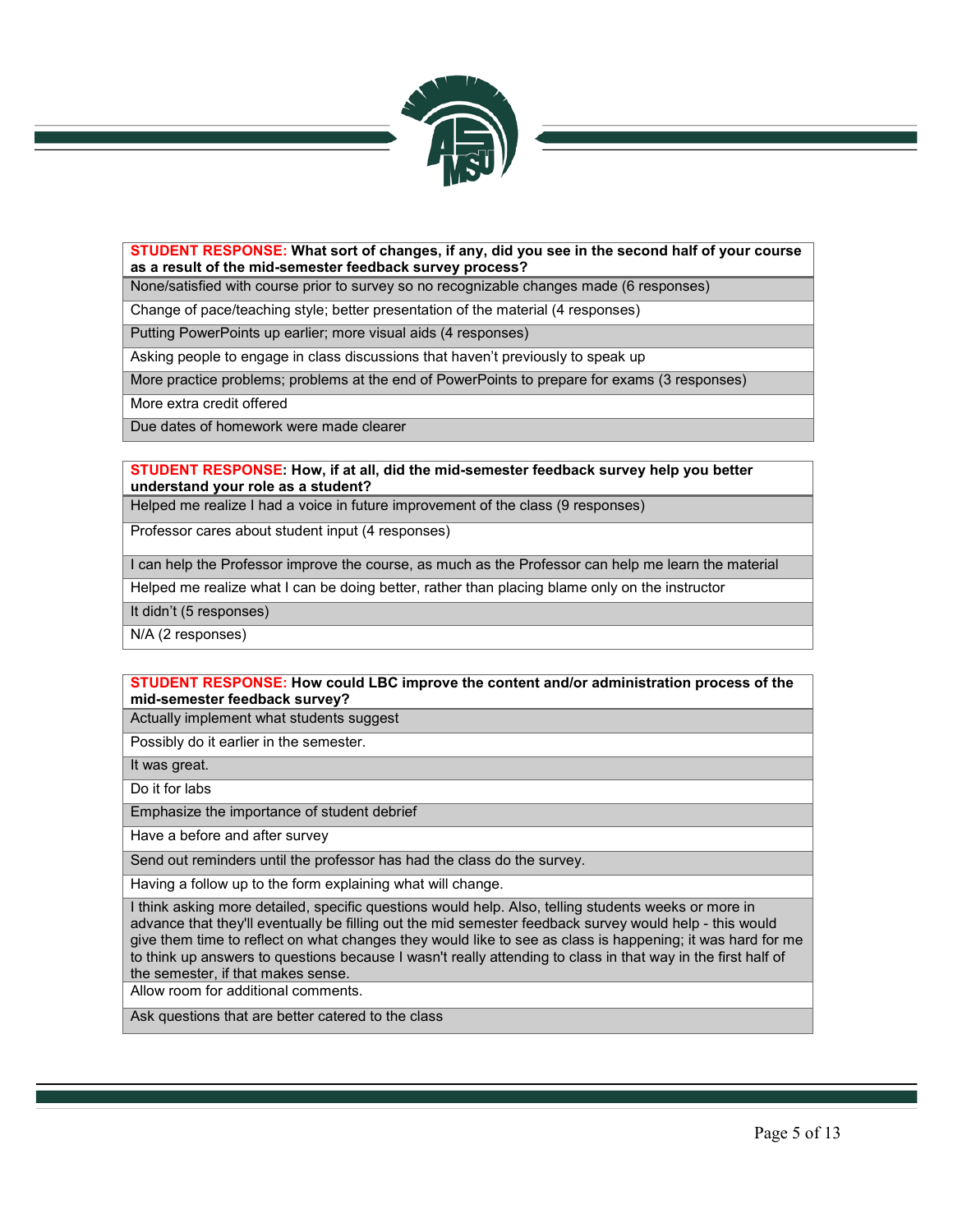

Maybe send it earlier or closer to when the survey was done

### **STUDENT RESPONSE: How would you suggest the larger MSU community implement a midsemester feedback survey process?**

Require them online like with SIRS; most efficient this way (9 responses)

Every class should do this (4 responses)

Have all classes do this

Stressing it is not an evaluation of the professor, but suggestions for how to improve the course for the current students.

Promote it as a way to help professors understand their student's needs.

Through surveys online, I suppose. It would be hard to encourage people to participate in them, but I am not sure how else MSU could implement mid semester feedback. Have them complete it in class or give a deadline

The same way that we did here. Just take the survey and review it so you can make the second half of the semester better

Remind the students it's coming in advance, so they have more time to reflect on the semester so far before they have to write something. I know I blank a lot when it's sprung on me, so I feel others might too.

### **STUDENT RESPONSE: Do you have any other comments at this time about the mid-semester feedback survey process?**

I found them useless because no one will change their class halfway through.

One thing that is done in labs is a mid-semester CATME and I think that is very beneficial especially for group work.

It could potentially be a very helpful tool if used correctly

It was very worthwhile.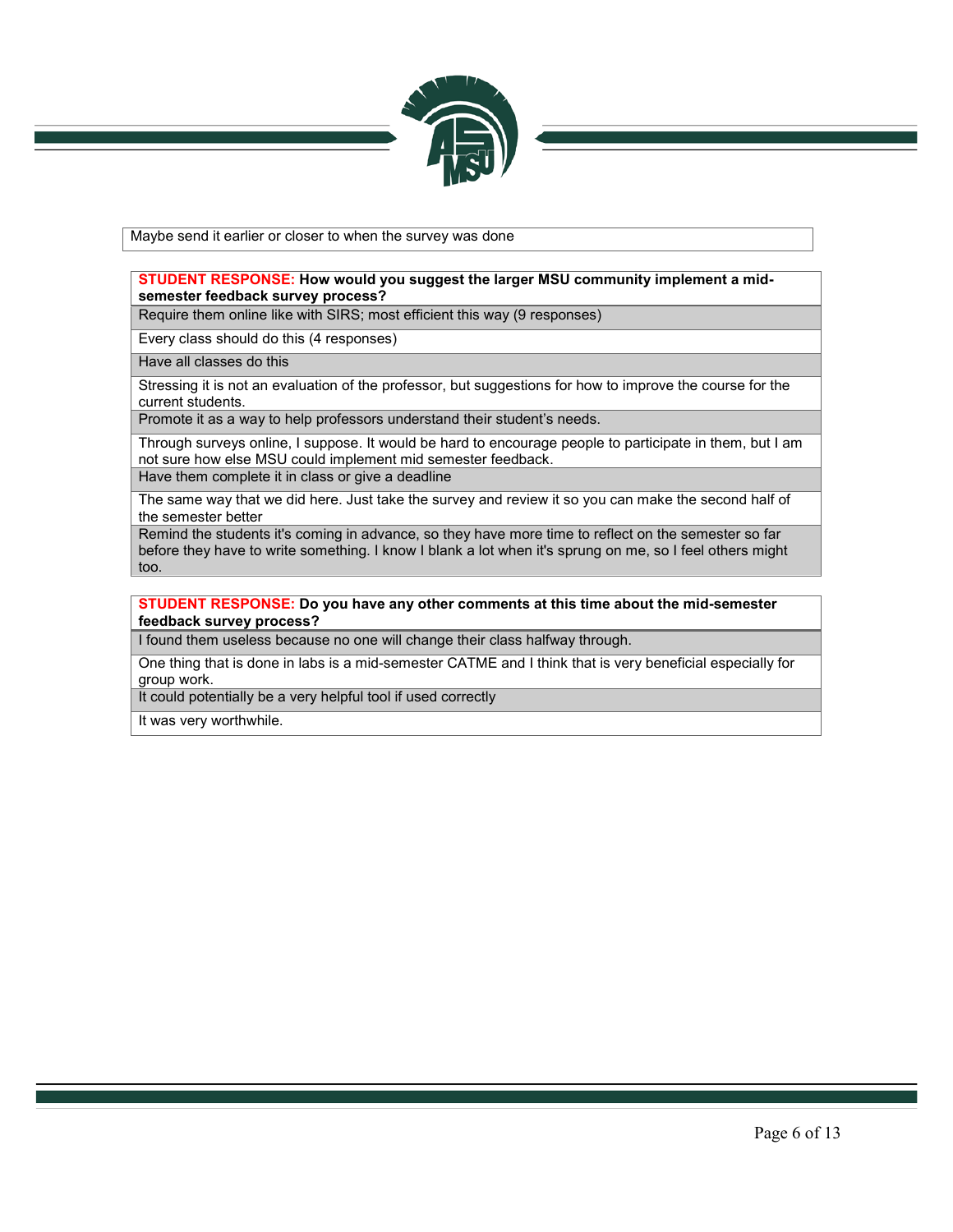

# **FACULTY RESPONSES**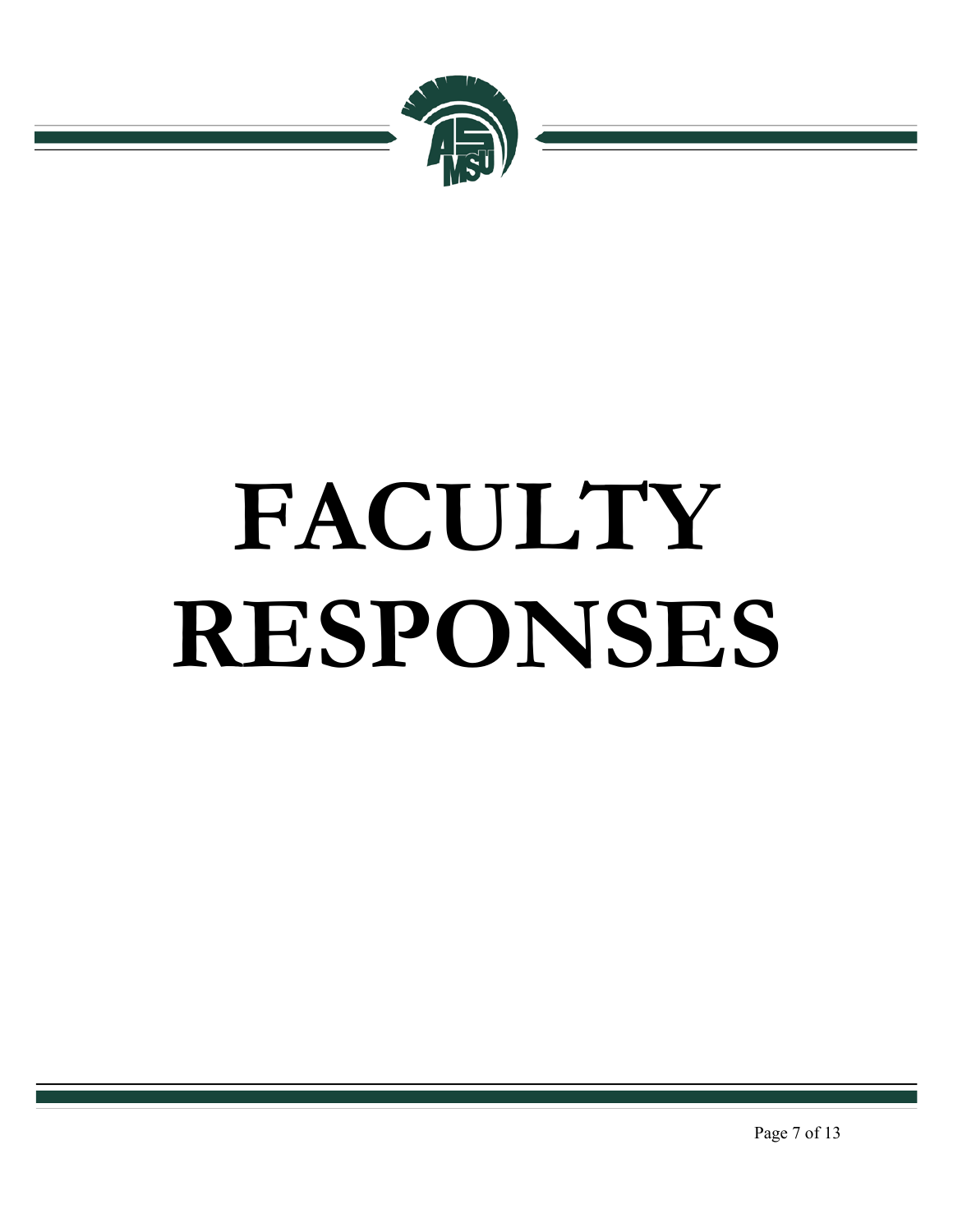

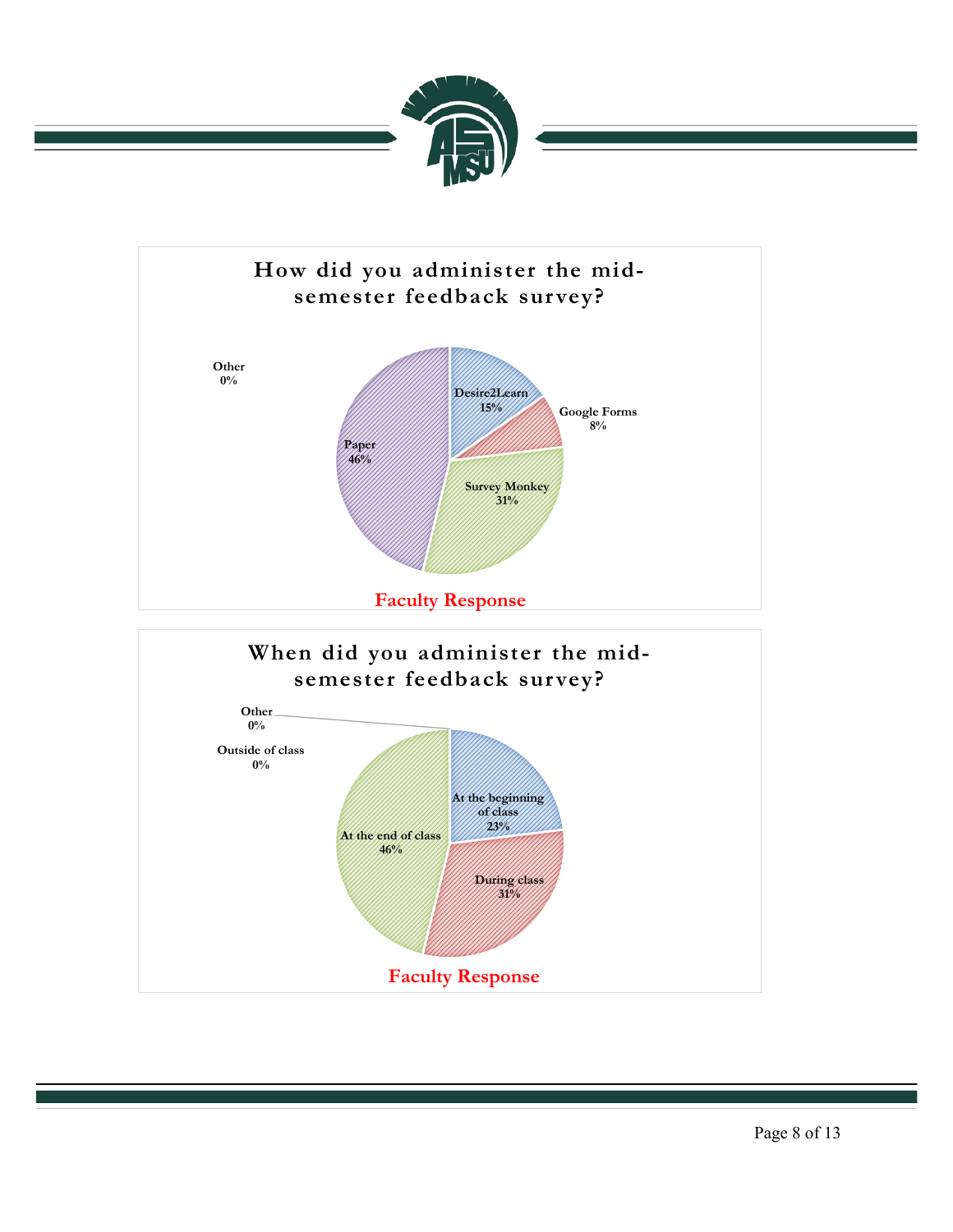

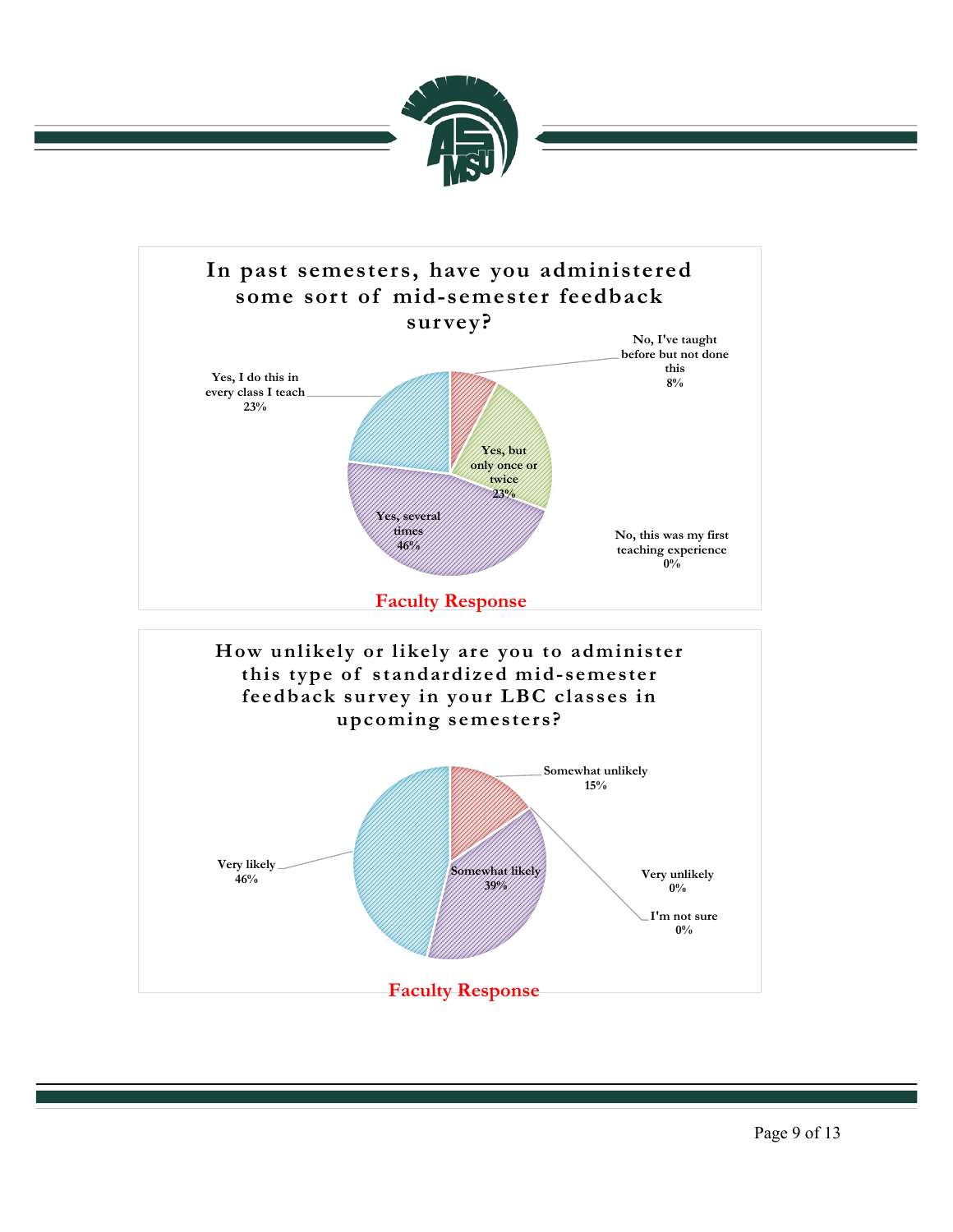

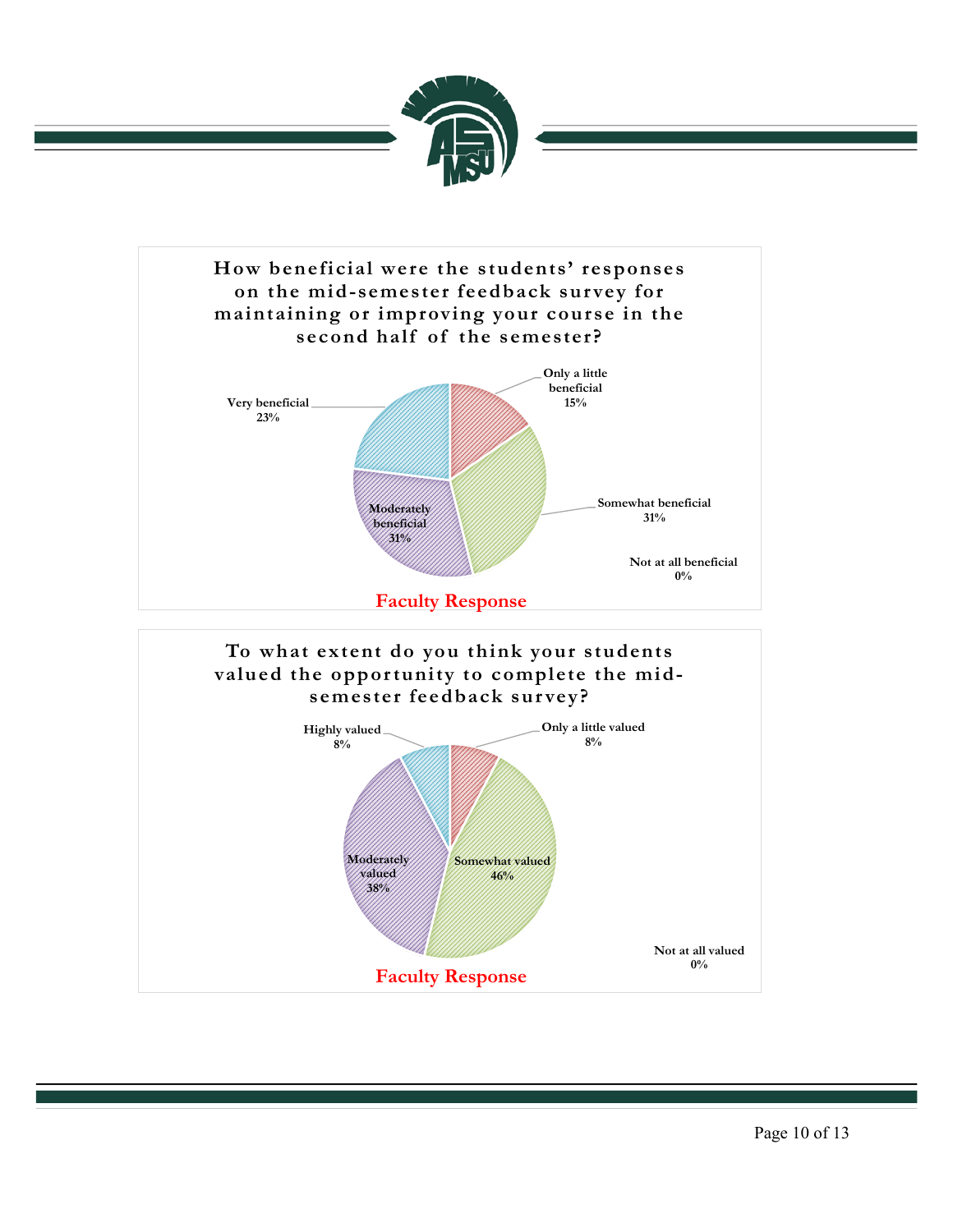

**FACULTY RESPONSE: How, if at all, did the mid-semester feedback survey help you better understand the needs of your students? What sort of changes did you implement in your class as a result of the students' responses on the mid-semester feedback survey?**

I retained some experimental methods and class structures, which I had previously been skeptical about, because of strong positive feedback. After the feedback, we had a nice class conversation about participation and there was a more balanced distribution of participation as a result.

It is principally useful as a retrospective tool, indicating which resources did or didn't work effectively. In one class, it served to identify problematic group dynamics that I as able to ameliorate through the way I designed course activities in the second half.

I altered the discussion format for the class a bit, and I also made a point of making more connections between the course material and current events and news items.

I took the feedback to be very affirming of what I was doing. There were no real surprises, and I did not make any changes. The REAL value, for me, was A) getting the students to do metacognition on their own learning habits and B) having a forum to show them that I care about their feedback

Their feedback was extremely valuable. In particular, I discovered that many of them felt they couldn't keep up with the discussion and didn't have enough opportunities to participate. I doubled my efforts to curb the overachievers and ensure full participation.

They provided a few examples of things that I could easily address. It also gave me the opportunity to explain why some things were not able to be changed.

It didn't. The students were extremely pleased with the course structure (they helped design it), so there were no substantive suggestions as we had been adjusting throughout the course.

I started using only black markers on the white board. This was the only real constructive feedback

The students' feedback was very positive in this spring 2016 class. It is the second time that I taught the course, and I made several changes based in large part on student feedback (mid-semester and end-ofsemester) from the first time I taught the course. From the mid-semester feedback I received this time through the pilot LBC/ASMSU survey, it appears those changes had a positive effect on students' learning and satisfaction.

It helped me to understand that the students didn't necessarily have the same strategies for studying for the course that I thought they did. Therefore, I added in information about how students in the course studied for the exam 2 and what it meant for their exam 2 grade.

It was also useful to know what this particular group liked vs didn't like. I wasn't able to make too many changes here because it was a hectic semester, but I did try to give students more choice throughout. For example, polling them to ask if the course should be moving faster or slower for specific topics, etc. They seemed to appreciate that.

I typically use mid-semester feedback to gauge the balance between effort and learning gains for the readings, activities, and assignments completed to date. I found the standardized forms did not support this kind of assessment well because it did not prompt students to evaluate each activity separately but instead required students to recall the elements of the class they wanted to evaluate.

It was too general to be of much help. Mine are much more specific.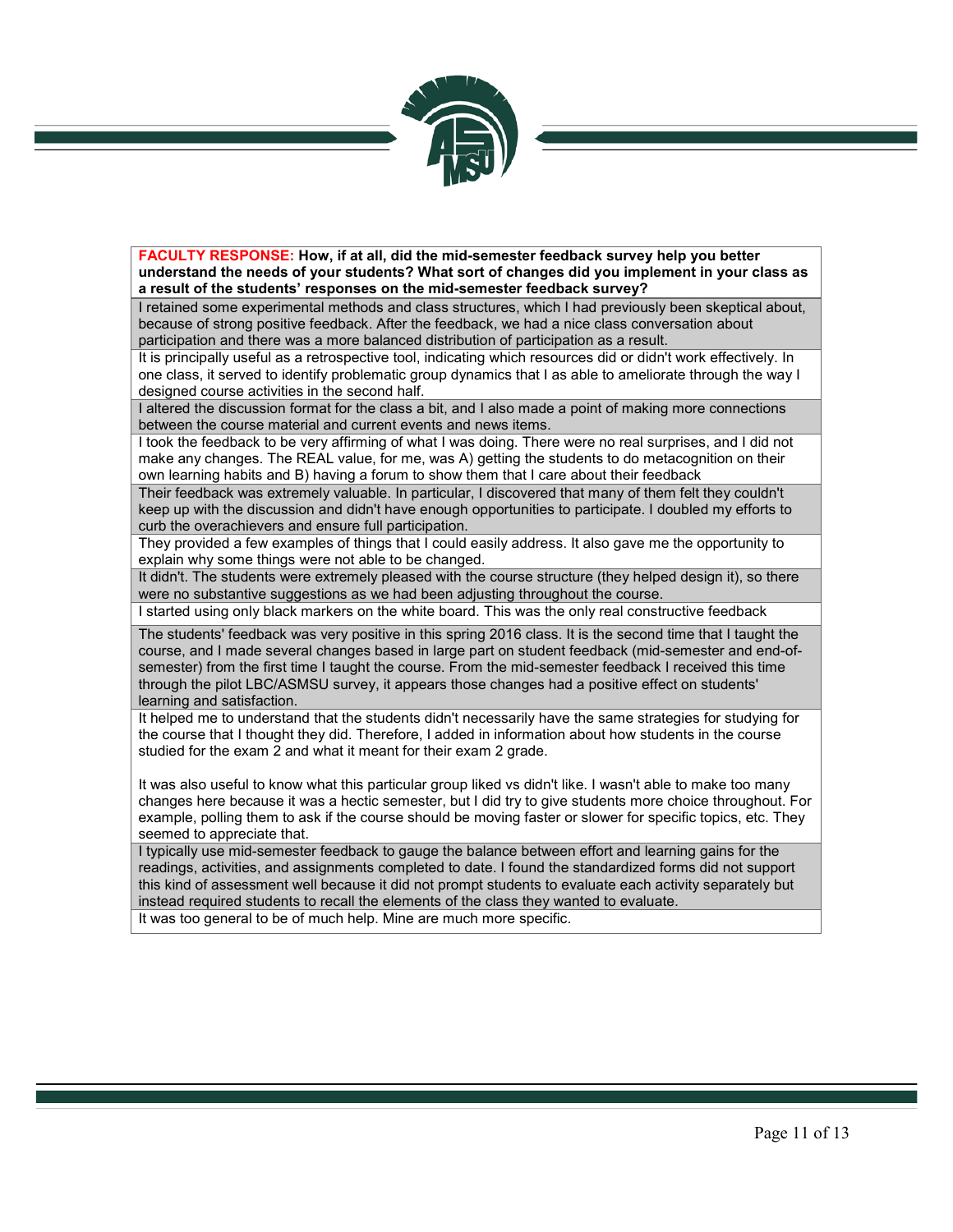

### **FACULTY RESPONSE: How could LBC improve the content and/or administration process of the mid-semester feedback survey?**

I have no complaints/it was done very well (2 responses)

This survey was somewhat less useful than the survey I normally give around mid-term. The vague, generic questions that initiated the survey meant that by the time my students got to my customized questions, which could have actually helped me address the specific needs of the specific class, they had run out of steam and had little to say. LBC students are over-surveyed, and so these tools need to be short, to the point, and precisely targeted. This survey cut down on the flexibility I previously enjoyed to use a survey that was targeted to the particular content of the course and the particular students in it. I didn't find the questions about the students' study skills to be particularly enlightening. Most of them said "do the readings before class" and "take notes during class." I think we should either remove these questions OR prime them in some way a few weeks beforehand.

I understand the desire to have this not be used in annual evaluations, however, it would be good if there were some way to identify if a course is completely going off the rails (there was an example of this in Fall 2015, which would have been good to be able to catch earlier). If there is no oversight mechanism, this approach will provide small benefit to most classes (which is highly valuable) but would still miss catastrophes if the instructor just doesn't care.

standardized using Survey Monkey

I'm not sure. It seems like a good process thus far.

I wasn't sure how to best present the mid-semester feedback back to the class. Most students had the same answers, but I never found the time to put all their responses into bar chart format. Instead I polled them again periodically with the clickers to ask what they wanted me to fix in class. Lack of structure is great in an eval so it fits both big lectures and small discussion classes, but I need to learn how to condense this information to be able to a) use it effectively and b) report this information more effectively to students.

I appreciate the guidance LBC gives in presenting the evaluations to students, but I think that guidance on creating my own custom survey would be more useful than the standardized form.

I think the questions are too vague, but each faculty member really needs to write their own questions, tailored to their own courses. Perhaps help or suggestions for this would be better.

**FACULTY RESPONSE**: **How would you suggest the larger MSU community implement a midsemester feedback survey process?**

Absolutely/Yes (3 responses)

However they want to; flexibility is good (2 responses)

The notion that a one-size-fits-all tool would be appropriate for all of MSU is deeply problematic. The most effective way to implement midterm feedback surveys would be to make procedures and samples available to instructors and to ENCOURAGE instructors to modify them to fit the needs of their individual classes. At core, this is an issue of academic freedom.

I'm thinking it might be useful to provide a website with a sample of the sort of mid-semester survey that faculty could do and some sample instructions for doing it. And perhaps the Provost's office could send out an email to all the faculty a little bit before the mid-point of the semester to let faculty know about the website with ideas for doing a mid-semester survey. That way faculty wouldn't feel that they had to do the survey, but it would be relatively easy to figure out how to do a survey if they wanted to. anonymous surveys through D2L seem to work well.

It might be better to have suggested mid semester feedback forms that faculty can choose from, but also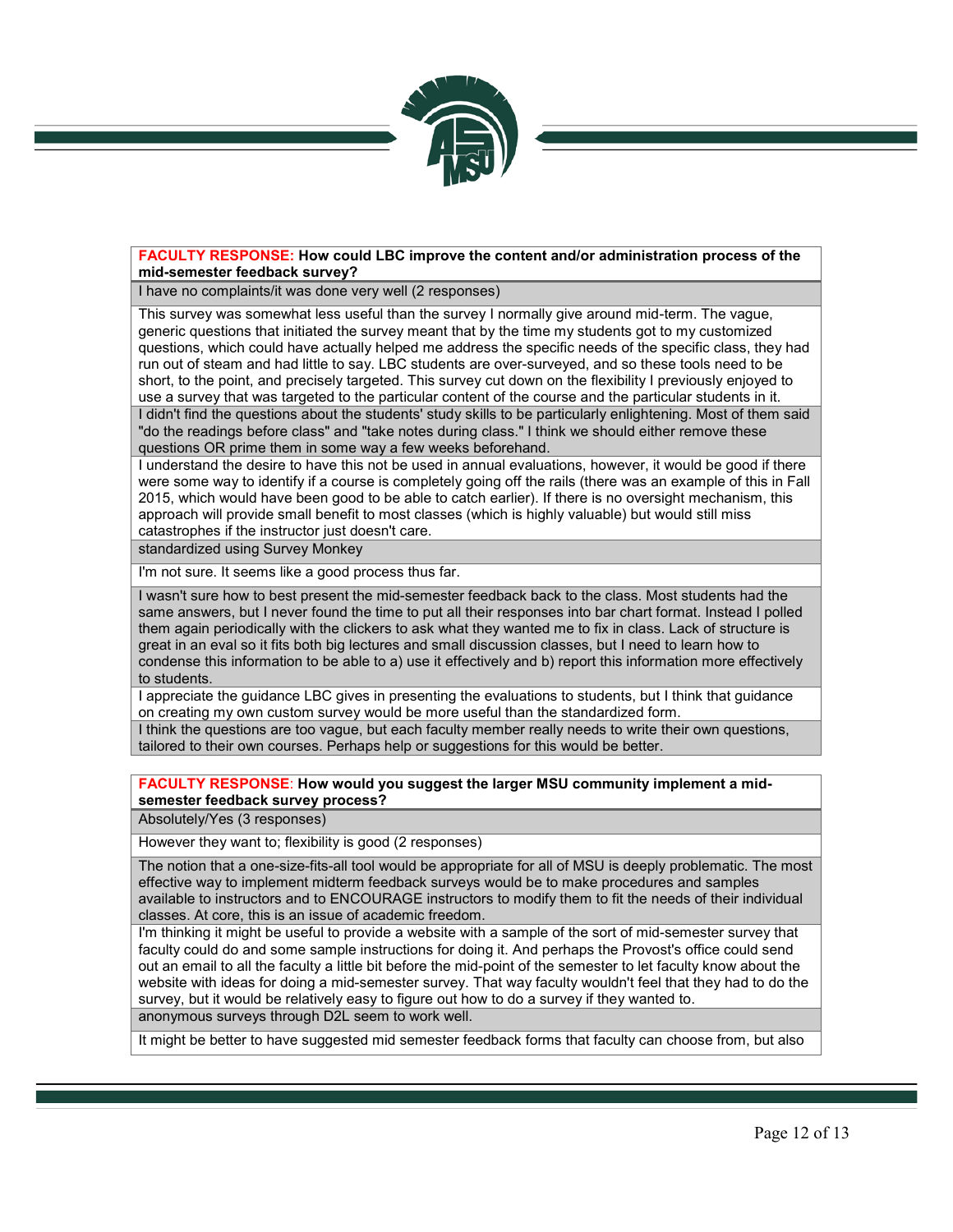

allow instructors to create their own surveys as desired. For example, a small discussion class might use the form from this year, but a large lecture class could choose a form that has structured responses (i.e., what are some strategies or techniques you used to help you learn. select as many as apply: a) hw, b) lecture notes, c) exams, d) book, e) tweak these for your course as you see fit, f) other \_\_\_\_\_\_\_\_). This way, in a large lecture class I can share the results with my students more easily without wasting time tallying results, but can still leave room for creativity in the "other" categories and open ended responses. It would be ideal to leave the process as flexible as possible.

I would suggest that it remain optional and that the standardized survey be considered a "template" or "example" rather than an unchangeable standard.

### **FACULTY RESPONSE: Do you have any other comments at this time about the mid-semester feedback survey process?**

Find a way to make sure that everybody does every semester. It's important.

Every effort must be made to ensure that the data generated from these surveys are never collected, and are never seen by anyone other than the instructors administering them. If the data exist, someone WILL find a way to use them as a benchmark or evaluation tool, and at that point their utility to instructors will be lost. To be honest, I find this whole exercise troubling. I had a well thought-out system in place that allowed me to tailor short, effective surveys to the needs of particular courses--courses with very different content, assignments, readings, and, most importantly, classes composed of very different INDIVIDUALS. This standardization effort has watered that system down. Forcing a generic, tepid tool on the MSU community will mean that instructors will treat this only as another box they have to check to make nice with the bureaucracy, and mid-term evaluations should be an instructor resource, not a box-checking exercise. The recommended procedures and best practices are good, and should be distributed widely, but I'd hope ASMSU would do everything in its power to ensure instructors maintain MAXIMUM flexibility in the type of surveys they administer.

I think it was great. For whatever reason, though, I analyzed the results a lot later than I usually do. I'd like to administer it sooner (middle of February) and have fewer obligatory questions. (There's a lot that I'd like to know from them, as well, but the form can quickly be overwhelming.

Personally, I'd like to see a question on the final course evaluation that addresses the question of if the instructor addressed mid-semester student concerns. Note, that this would not inherently require changes by the faculty member per say, but could simply be that they pointed out why certain issue (pace of course for example) could not be changed during the semester. In some cases changes, may well happen in response to the student comments.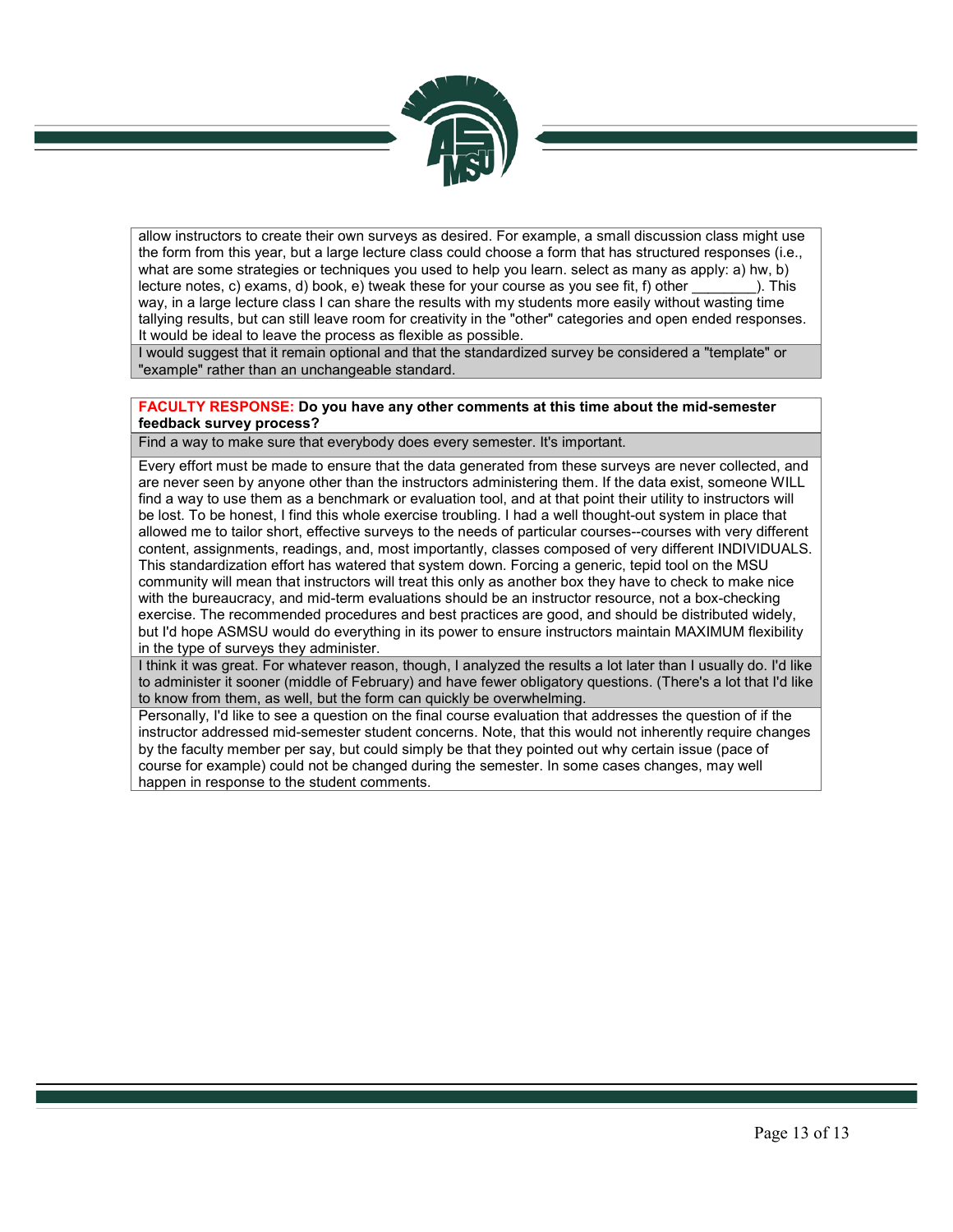### **Instructions for Administering the Mid-Semester Feedback Survey**

Please administer the Mid-Semester Feedback Survey in each of your SOC courses by **March 3rd**.

After you have added any additional open-ended or closed-ended questions of your own at the end of the survey, you can choose to administer it in one of the following ways:

### **A. via a hard-copy handout in class**

- 1. get a large manila envelope to transport the surveys and instructions
- 2. print out and photocopy your finalized survey and the instructions for students
- 3. read through the instructions with the students (while having them read along with their own copy of the instructions and/or with the instructions projected on the screen)
- 4. tell all students to place their completed surveys in the manila envelope
- 5. if administering this survey at the beginning or in the middle of class, you can simply collect the envelope yourself
- 6. if administering this survey at the end of class, then arrange to have one of the students deliver the manila envelope to you (in your office, mailbox, etc.)
- 7. give your students approximately 15 minutes to complete the survey; add more time if you include more questions
- 8. be sure to leave the room before students begin completing the survey

### **B. via D2L**

- 1. go to your course's D2L page
- 2. in the "Assessments" tab, clicking on "Surveys" in the dropdown menu
- 3. select "New Survey"
- 4. under "Properties"
	- a. name the survey "Mid-Semester Feedback Survey"
	- b. select "make results anonymous"
	- c. click on "Add/Edit Questions"
		- 1. click on "New" and then select "Long Answer Question"
		- 2. type/paste in the Question 1 text into the "Question Text" box
		- 3. select "Save and New" at the bottom
		- 4. repeat steps 1-3 for all remaining open-ended questions
		- 5. select "Save" at the bottom
	- d. click on "Done Editing Questions"
- 5. under "Restrictions"
	- a. change Status to "Active"
	- b. arrange any start and end dates as you wish
	- c. change Attempts Allowed to "Single attempt that is editable"
	- d. select "Save and Close" at the bottom
- 6. under "Properties"
	- a. click on "Invite Participants"
	- b. craft your message and subject line and then click "Submit"
- 7. decide whether you want to have your students complete this survey in class or outside of class
- 8. if you have them complete it in class, then just be sure to leave the room after reviewing the instructions with them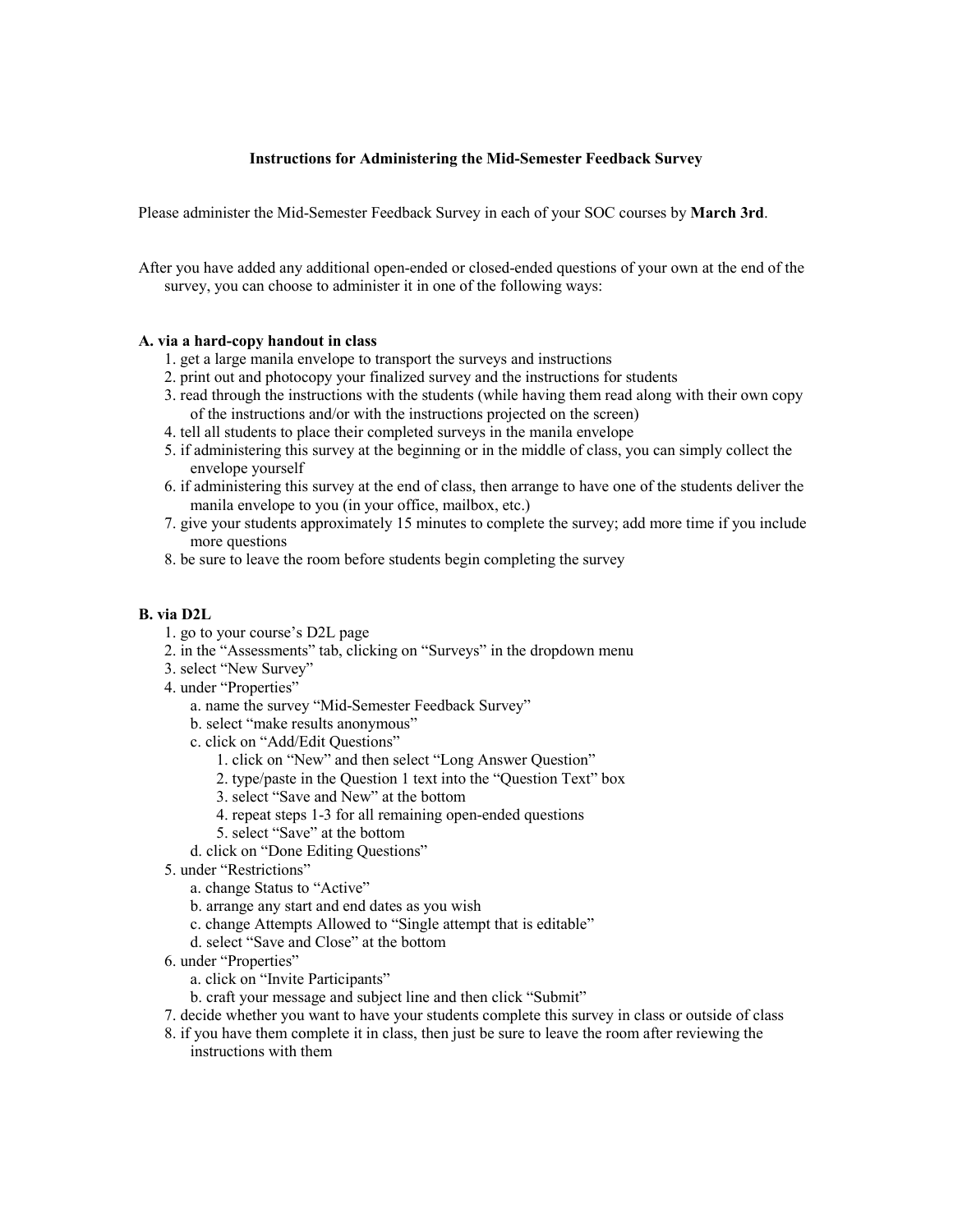### **C. via Google Forms**

- 1. use the Word files titled "SOC Mid-Semester Feedback Instructions for Students" and "SOC Mid-Semester Feedback Survey"
- 2. log in to Google and go to <https://docs.google.com/forms/>
- 3. click on blank form; in untitled form, type "Mid-Semester Feedback Survey"
- 4. paste the text of the "SOC Mid-Semester Feedback Instructions for Students" file into the description
- 5. for the first question, change the "multiple choice" selection to "paragraph" and paste in the first question from the "SOC Mid-Semester Feedback Survey" file
- 6. click the  $+$  sign in toolbox to the right of the form to add additional questions, select the "paragraph" option, and paste in the remaining questions from the "SOC Mid-Semester Feedback Survey" file
- 7. click on settings and unselect "automatically collect respondent's Michigan State University username" and also unselect "show link to submit another response"
- 8. when you hit the send button, you can embed the link to send it out to your students; again, make sure you've unselected the "automatically collect respondent's Michigan State University username" button
- 9. decide whether you want to have your students complete this survey in class or outside of class
- 10. if you have them complete it in class, then just be sure to leave the room after reviewing the instructions with them
- **D. Also, you may administer the SOC Mid-Semester Feedback Survey via Qualtrics or SurveyMonkey if you have an account with either.**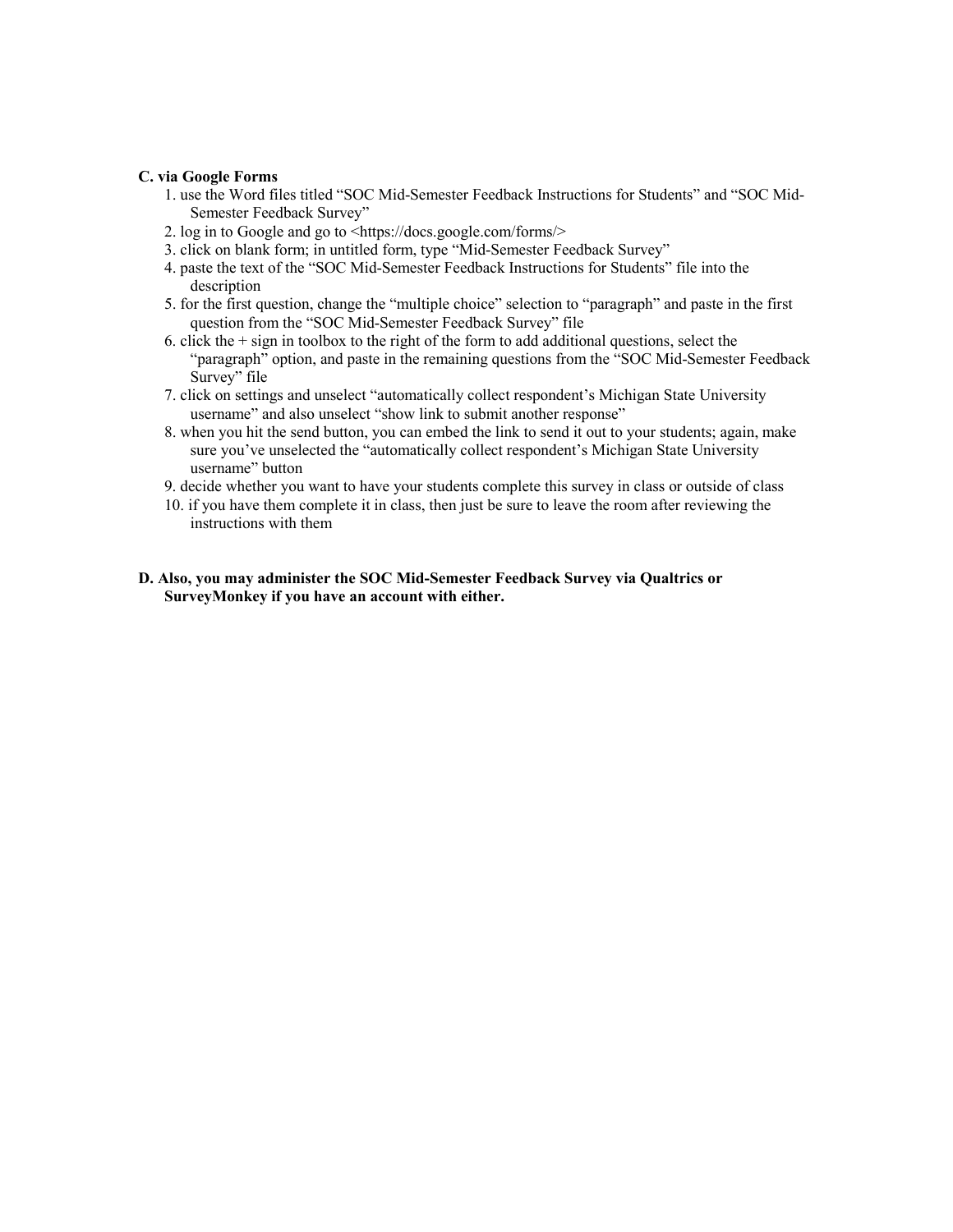### **Suggested Steps after Receiving Mid-Semester Feedback**

When you go through your students' feedback, identify those clear and robust patterns in their responses. If you would like some guidance about this feedback, feel free to ask a colleague to chat about this in confidence.

Present a brief summary of the feedback results to the class, organized as outlined below. **Do not report any feedback in a way that would allow the class to identify which specific student provided which feedback.** Devote roughly 15 minutes of class time to discussing the results of the feedback, if possible. For courses where the instructor and students are unable to discuss the results in person soon after feedback is gathered, provide the information below in email form.

- 1. At the beginning of the discussion (or report, if done via email), emphasize that the process is primarily meant to identify ways that the course can be improved by the learning community—which includes instructors and students together—during the second half of the semester.
- 2. After reading the qualitative data, identify roughly three of the most common responses for each item below (three for instructor behavior and three for student behavior). Some of you may wish to include closed-ended (e.g., multiple choice) questions on your survey. If so, please think about presenting this quantitative data as a distribution graphing all of the responses (which is more informative than just giving an average).
- 3. As outlined below, it is also nice to report feedback that is will be helpful for future semesters (e.g., critiques of assignments from the first half of the class) and feedback that is outside the control of the instructor or students (e.g., classroom size).
- 4. Based on the feedback and the discussion (or student comments provided by email), work together with the students to make a list of concrete plans for how the instructor and the students can each change their behavior to improve the second half of the semester.
- 5. Have the class revisit the feedback after roughly two weeks to check-in on how the plans are being carried out.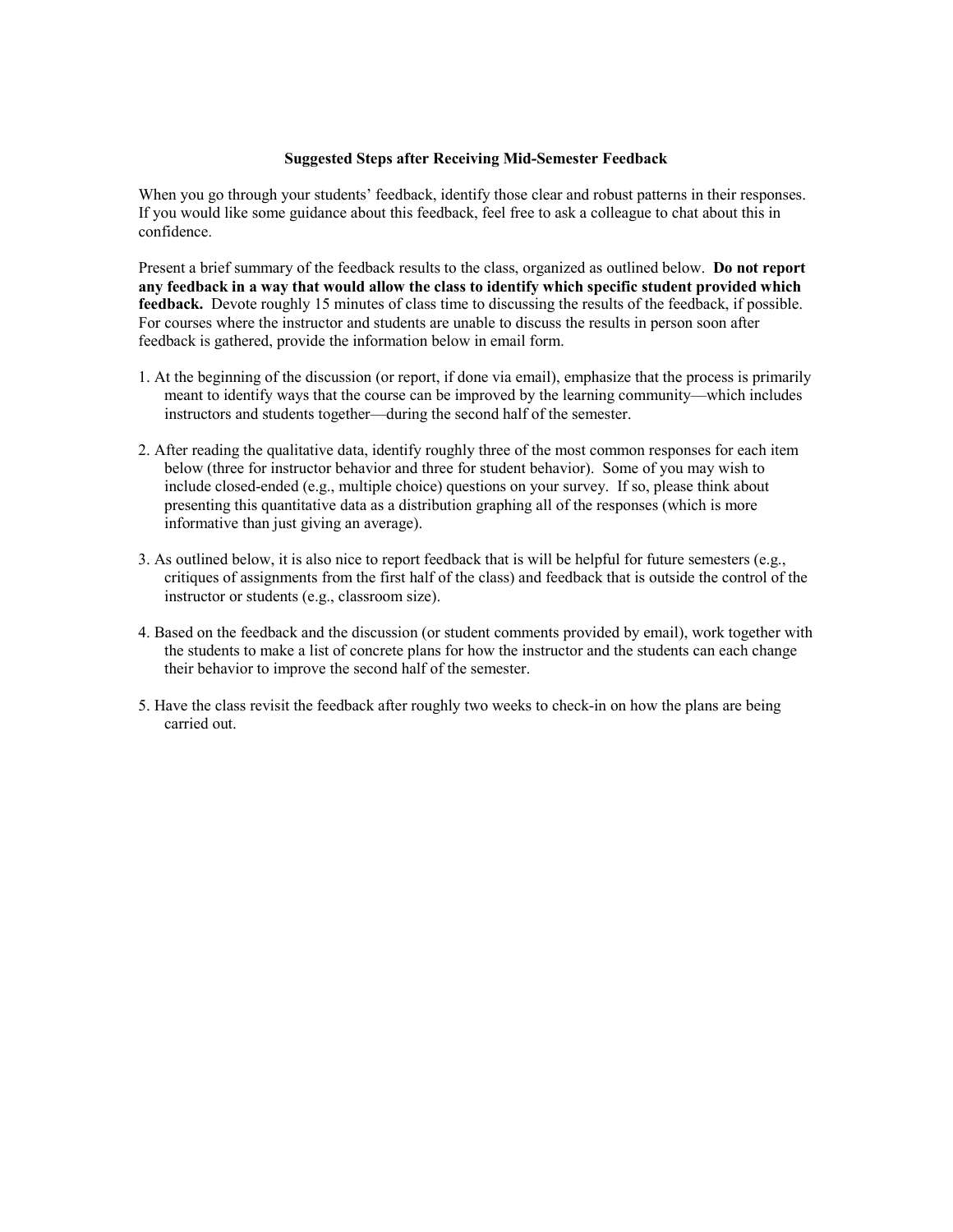### **Template for Summarizing and Conveying Feedback to Students**

What the students can do to improve the course for the rest of this semester

Qualitative trends/patterns in the feedback:

- A. [e.g. "a recurring comment in the feedback was that some group projects have been done mostly by one member of the group…"]
- B.
- C.

Quantitative trends/patterns in the feedback:

A. [e.g., "here is a distribution of how the class responded to…"]

B.

C.

What the instructor can do to improve the course for the rest of this semester

Qualitative trends/patterns in the feedback:

- A. [e.g., "a recurring comment in the feedback was that the exam questions are hard to interpret…"]
- B.
- C.

Quantitative trends/patterns in the feedback:

- A. [e.g., "here is a distribution of how the class responded to…"]
- B.
- C.

Other feedback that can be used to improve the course for in future semesters:

A. [e.g. "about half of the class said that the first quiz happened too early this semester…"] B.

C.

Other feedback that is informative but is outside the control of the instructor and the students:

A. [e.g. "one of the most frequent comments was that the classroom is too cramped..."]

B.

C.

### **The following page is a handout that McCright created to debrief students in his spring 2016 LB 335 course.**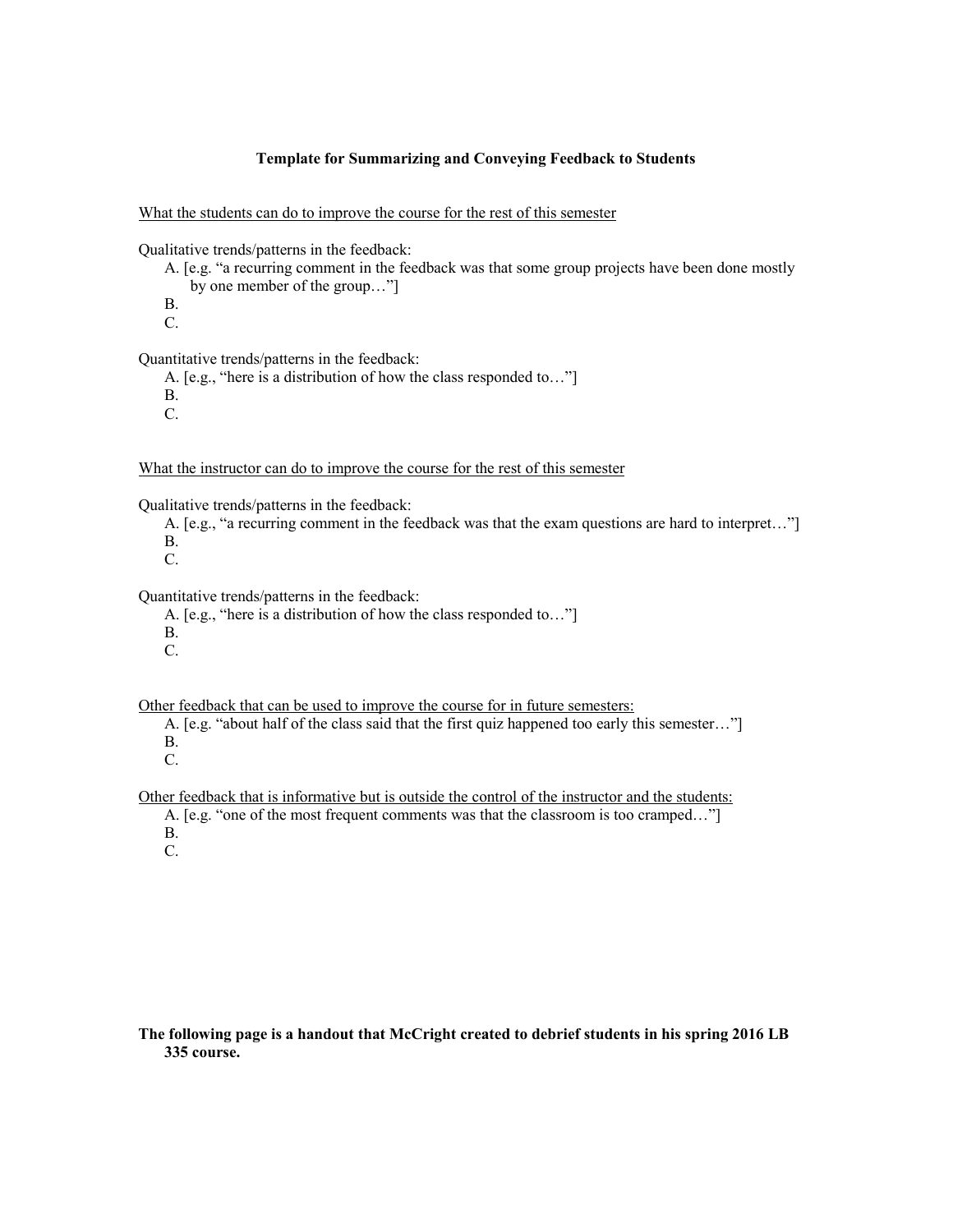### **Mid-Semester Feedback Survey for McCright's Spring 2016 LB 335**

Remember that this process is primarily meant to identify ways that WE can improve OUR course during the second half of the semester.

Here are the most consistent themes in your answers to the open-ended questions from our Mid-Semester Feedback Survey. The entries in each section are ordered from the most to least frequent responses.

### What the students can do to improve the course for the rest of this semester

A. read the assigned text (and the notes/slides on D2L):

- 1. earlier (not just the night before);
- 2. slower (not in a rush);
- 3. more deeply (underlining, highlighting, and/or taking notes); and
- 4. perhaps more than once

B. use the e-mailed questions as a study guide when reading the text and preparing for class

C. take more careful notes during class

D. come prepared with questions and ask more questions before, during, and after class

### What the instructor can do to improve the course for the rest of this semester

A. end each class with a brief recap/summary of the main points/takeaways of the reading/discussion

- B. shorten the length of the mini-lectures at the beginning of class to allow for more discussion/activities
- C. re-visit the quizzes (28 points remaining)

we should choose ONE of the following options:

- 1. **continue the quizzes as is**: 4-point, 4-question quizzes each of the next 7 Thursdays
- 2. **continue the quizzes with modifications**: 4-point quizzes each of the next 7 Thursday; varying the quiz format and question type (e.g., write a paragraph summarizing a reading's main argument; allow peer collaboration; etc.)
- 3. **create an alternative to the quizzes**: find other small-stakes opportunities for students to demonstrate their comprehension of the assigned readings (e.g., short response papers, worksheets)
- 4. **shift points to Take-Home Essay Exam Three**: drop all the remaining quizzes and make the final essay exam worth 125 points (instead of 100 points); then give everyone the remaining 3 quiz points for free)

*Here's one thing you may want to consider. You can earn up to 106 participation points (even though your grade is calculated out of 100). You may miss a class and/or not do so well on a quiz or two and still earn about 100 participation points.*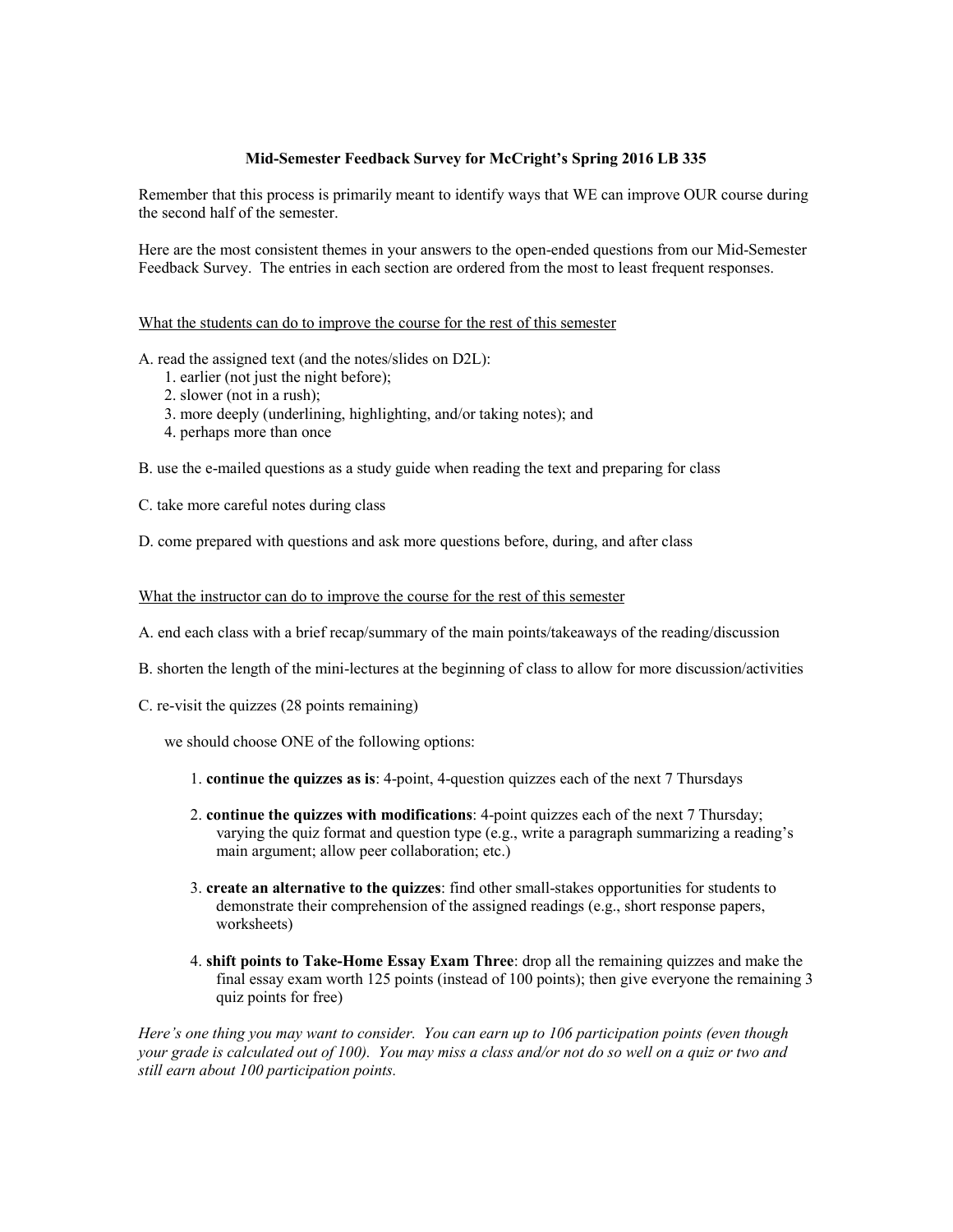### **Mid-Semester Feedback Survey**

*Dear Student: Please complete this survey to provide constructive, anonymous feedback to me about how our class is going. Please be as specific and complete as possible in your comments so I can identify those steps we can take to improve our course. At the end of the semester, you will complete a different survey that allows you to evaluate our course for administrative purposes.*

### **1. As a student, what are some strategies or techniques you have used that have helped you learn in this course?**

**2. As a student, what could you do in the second half of the semester to help you learn more effectively?**

**3. As an instructor, what methods and activities have I used that have helped you learn in this course?**

**4. As an instructor, what could I do in the second half of the semester to help you learn more effectively?**

**5. Do you think that the classroom environment is an inclusive space where everyone feels comfortable participating? Why or why not?**